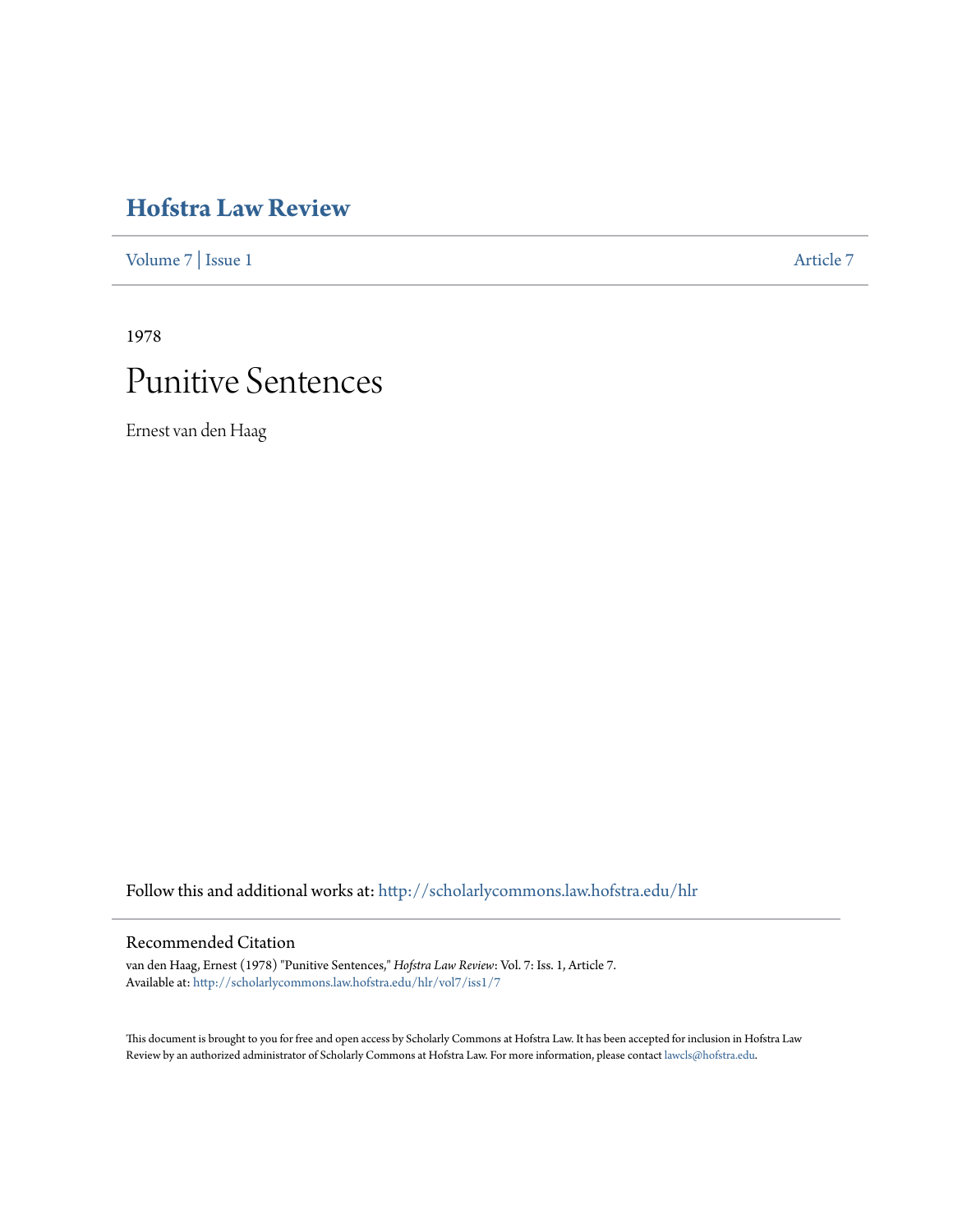# PUNITIVE **SENTENCES**

# *Ernest van den Haag\**

Deterrence is the sole purpose of threats of punishment.<sup>1</sup> Therefore, in prescribing sentences, there is no need to consider either desert (retribution) or rehabilitation. Sentences should be determinate and legislatively prescribed, since the deterrent effect is independent of the personality of the offender and of individual circumstances. At present, several contradictory criteria-such as desert, rehabilitation, and deterrence-must be compounded **by** judges and parole boards. This produces chaotic inconsistencies, many of which can be avoided when deterrence (apart from incapacitation) is recognized as the exclusive purpose of sentencing. Philosophical problems connected with retribution and rehabilitation can be avoided as well.

#### THE DETERRENT PURPOSE OF LEGAL THREATS

The criminal law tries to influence future conduct by threatening to punish persons who do what it prohibits, so as to deter them from doing it. Deterrence is the sole purpose of threatening punishment.<sup>2</sup> Would-be offenders see the threats of the criminal law as dangers. Most people respond to dangers, be they natural or

<sup>\*</sup> Adjunct Professor of Law, New York Law School. Studied: 1933-35, University of Naples; 1935-37, University of Florence; 1937-39, Sorbonne. M.A., 1942, University of Iowa; Ph.D., 1952, New York University.

**<sup>1.</sup>** Incapacitation will be dealt with separately. *See* text following note 17 *infra.*

<sup>2.</sup> General deterrence-the attempt to restrain people from unlawful acts by threatening to punish them-is distinguished from "special deterrence"-the expected restraining effect of actual punishment on offenders. General deterrence refers to the effect of potential punishment on potential offenders, the public at large, whereas "special deterrence" refers to the effects of actual punishment  $(e.g.,$  confinement) on the future conduct of actual offenders. This distinction is useful. However, "special deterrence" is indistinguishable from rehabilitation. When successful, the effect of either is future lawful conduct of the offender; when unsuccessful, recidivism. (The ingredients of rehabilitation and of "special deterrence" differ only slightly. Similar disincentives and incentives are involved, with the latter stressed in rehabilitation.) Since the detectable effects of rehabilitation coincide with those of "special deterrence," one of the two terms is redundant. Hence "special deterrence," so often confused with general deterrence, can be dropped and replaced by "rehabilitation," without loss to anyone but writers who like to make distinctions where there is no difference. In the rest of this Article, nonrecidivism of released offenders is referred to as rehabilitation.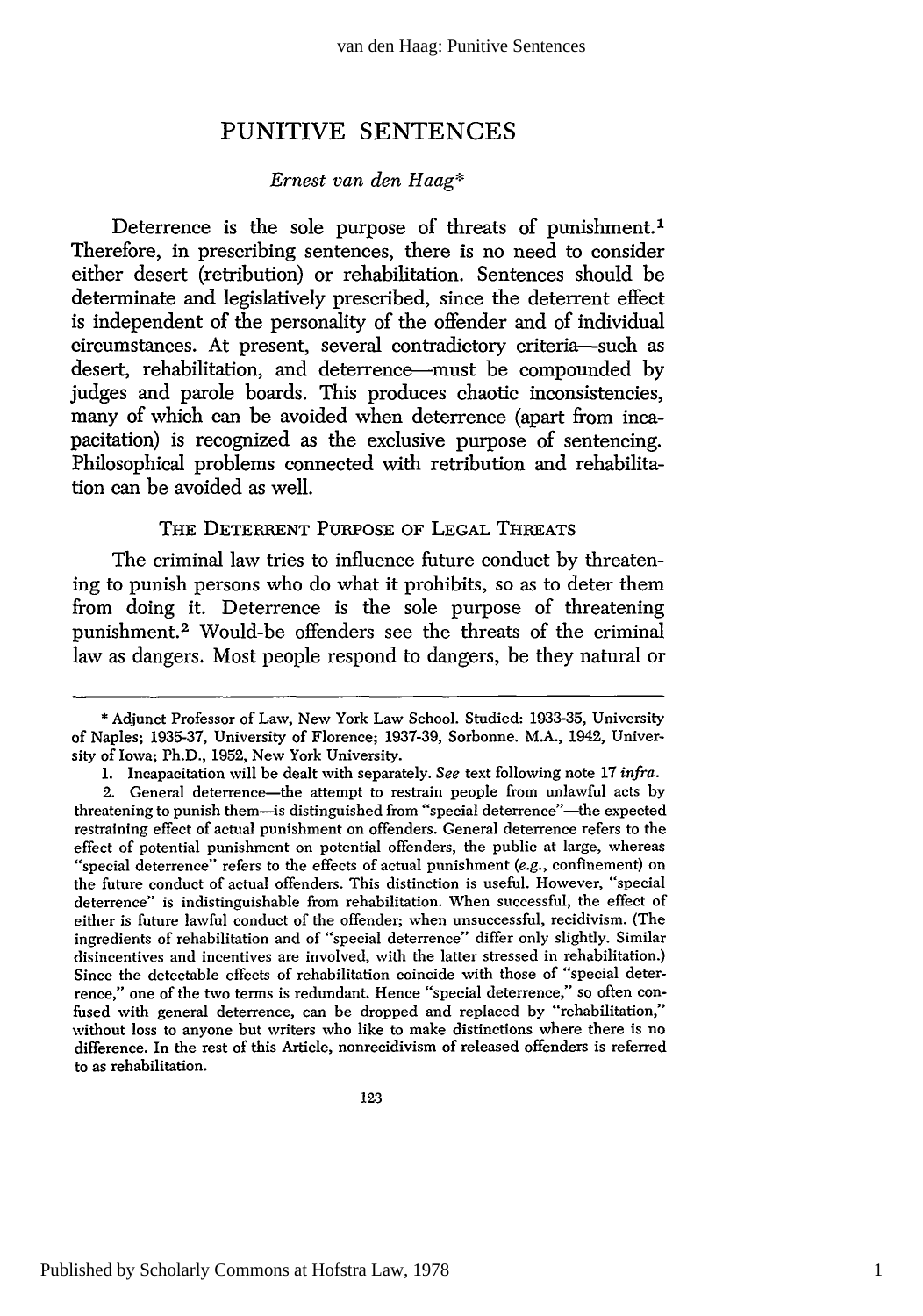legal, **by** adapting their behavior to minimize risks. Otherwise, the survival of the human race would be hard to explain. Hence, all systems of punishment rest on the justified belief that, *ceteris paribus, more severe or frequent punishment-greater danger-deters* more. Yet no legal threat, no matter how great the danger it produces, can deter everybody. Responsiveness varies: **A few** people are altogether unresponsive to danger. Many more are not deterred because the dangers attending legal threats are not great enough to deter them. Such people might respond to more severe threats, or to threats more likely to be carried out. Accordingly, to reduce the crime rate, the severity of threatened punishment can be increased and it can be carried out more frequently. But even an unlimited increase of severity and frequency of punishment cannot eliminate all offenses, since historically no Western<sup>3</sup> system of criminal justice has been able to catch and convict<sup>4</sup> more than a small proportion of all those threatened<sup>5</sup>—although we need not make it as hard to catch and convict them as we do. Judicial interpretations of the Constitution have led to the creation and extension of the exclusionary rule and to some absurd probable cause decisions. <sup>6</sup>

124

http://scholarlycommons.law.hofstra.edu/hlr/vol7/iss1/7

<sup>3.</sup> Japan has lower (and declining) crime rates, and far higher apprehension and conviction rates than any Western country. *See* **C.** CLIFFORD, CRIME CONTROL **IN JAPAN** (1976). Japan not only has fewer criminals *per capita* than any Western country, it also has far fewer lawyers. *Id.* I cannot say whether there is a causal connection behind this statistical association; or behind the fact that the United States has greatly increased its production of lawyers and of criminals.

<sup>4.</sup> Police may arrest offenders even when the evidence is insufficient for a lawful arrest *(e.g.,* when probable cause is not demonstrable). And police may make arrests when the admissible evidence is obviously insufficient for conviction. Police officers tend to be credited and promoted according to arrests made, not according to convictions obtained.

However, because such arrests lead nowhere, prosecutors usually release the suspects before arraignment; if not, they are released upon arraignment. One may refer to the released persons as apprehended but not convicted, or as not apprehended. One must make a similar semantic decision about offenders released, or not even arrested, because the police officer to whom the complaint was made anticipates witnesses and victims to be too fearful or unwilling to testify, or to be likely to lose their resolution after a series of adjournments, or after threats by the suspect's friends.

<sup>5.</sup> In a well-organized system, the chances of repeat offenders being caught and convicted are comparatively high, since they become known to law enforcement agencies and multiply their risks. But habitual offenders usually are not deterred, and perhaps not deterrable, by available threats. However, actual punishment can prevent additional offenses of recidivists by incapacitating them. Accordingly, incapacitation is suggested. *See* text following note 17 *infra.*

*<sup>6.</sup> See* Van den Haag, *The Growth of the Imperial Judiciary,* POL'Y **REv.,** Spring 1978, at 62-63 (discussing United States v. Montgomery, 561 F.2d 875 (D.C. Cir. 1977) (suppression of evidence obtained in violation of fourth amendment)).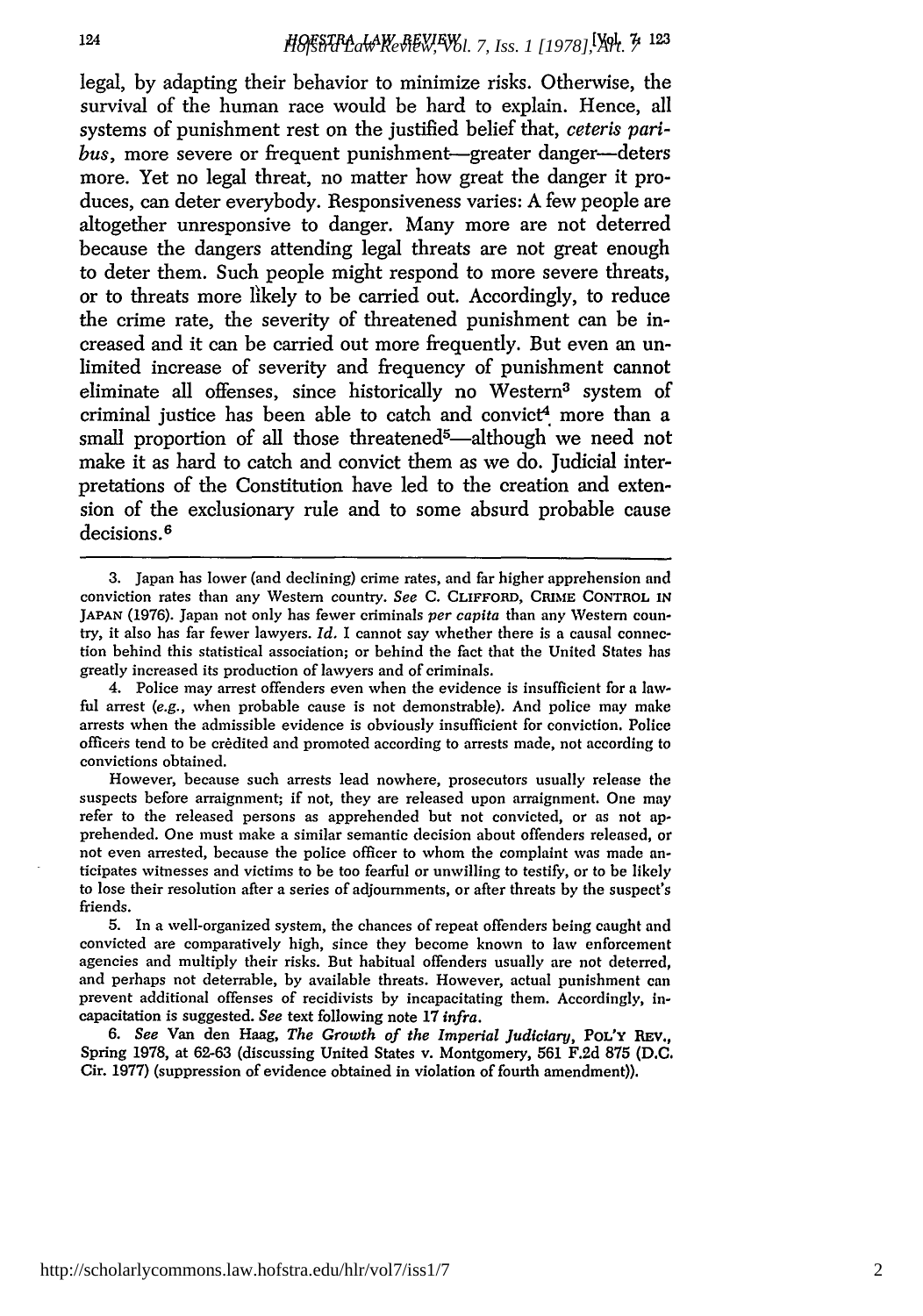125

# THREAT SIZE, FREQUENCY OF PUNISHMENT, JUSTICE, AND DETERRENCE

Increases in the severity of threats and in the frequency with which they are carried out usually are limited by considerations of justice, which impose restrictions of two kinds:

**(1)** Rules instituted to protect nonoffenders and to restrain law enforcers protect many offenders from apprehension and conviction because insufficient evidence becomes available and admissible under these rules.<sup>7</sup> Hence legal threats are not carried out often enough to deter those offenders who might respond if threats of punishment were more frequently carried out.

(2) Although the only purpose of threatening punishment is to deter potential offenders, an attempt is also made to "do justice": to proportion the size of each threatened punishment to the perceived gravity of the offense and to other threats that are so proportioned. However, the threat size required to successfully deter from an offense does not depend on its gravity but on its attractiveness to prospective offenders. Whenever the attractiveness of the offense exceeds its perceived gravity, threats, the sizes of which are proportioned to the gravity of the offense, are unlikely to deter those who might respond only to more severe threats, proportioned to the crime's attractiveness.

"Gravity" roughly equals the malevolently intended harm done. (Permit me to neglect neglect and recklessness here.) Gravity is an uneasy compound of disparate ingredients, since the degree of wrongful intention, or of any culpability, may be independent of the harm done and the two are not commensurable. However, this compound often coincides with the perceived need for deterrence from the offense, although that need depends exclusively on the harm the offense might do. Because both depend heavily on harm done, gravity and the need for deterrence often coincide. Thus, both the gravity of, and the need to deter from, pickpocketing or parking violations are thought to be minor. Hence the size of the threat is small and hardly deterrent since it does not offset the attractiveness of the offense. The threat against murder is severe because the offense is considered grave and the need to deter great enough to maximize the threat size.

When the two criteria which determine the size of legal threats yield different sizes, the severity required by the need for

Published by Scholarly Commons at Hofstra Law, 1978

<sup>7.</sup> These rules range from the requirement of jury unanimity to the exclusionary rule and the requirement of probable cause.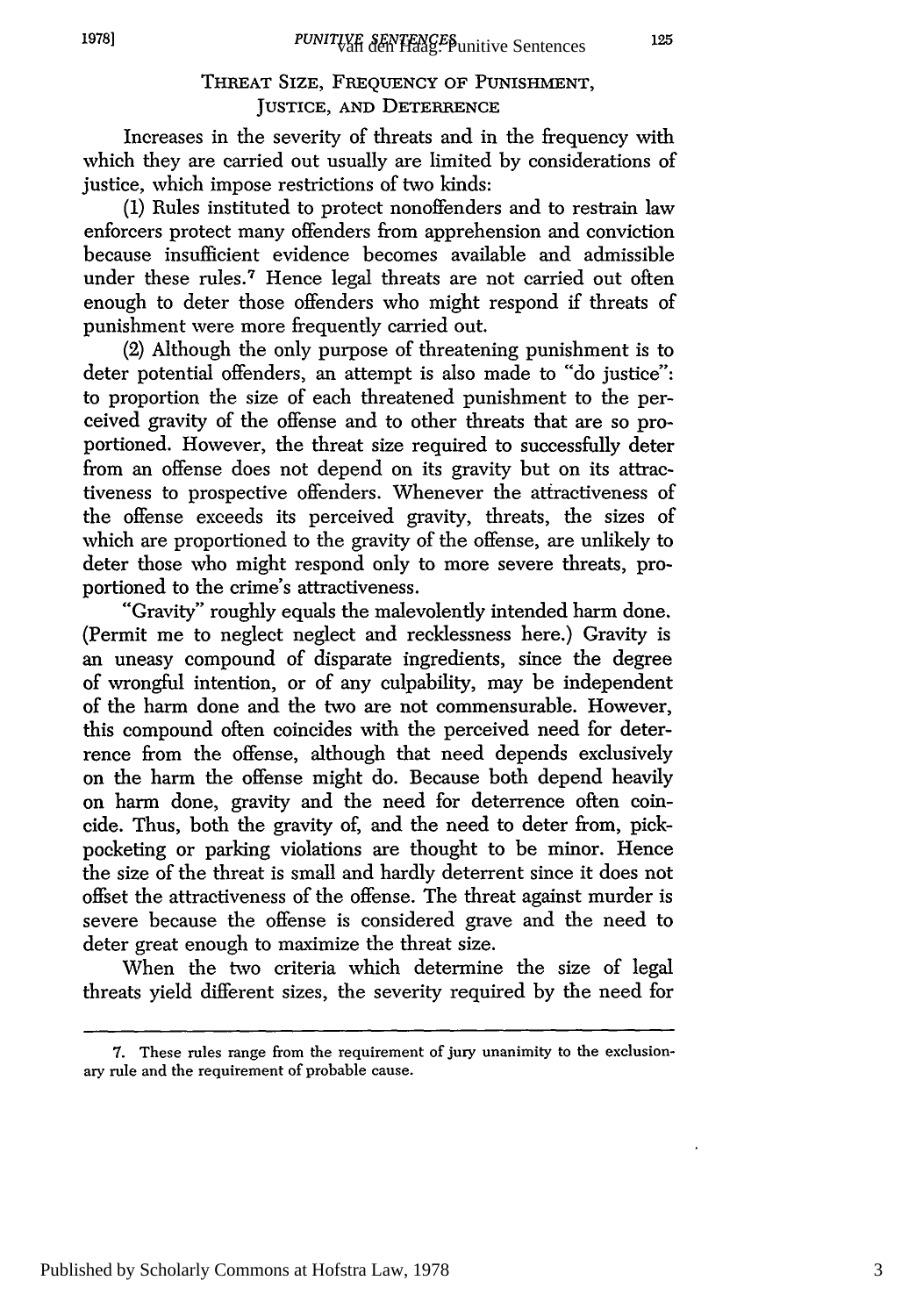deterrence from the offense may exceed the severity required by the gravity of it. In Adam Smith's example of the sentry who is executed for falling asleep, the gravity of the offense is perceived as minor, the need to deter from it as major.<sup>8</sup> The need to deter prevails and this leads to a harshness Smith laments as necessary but unjust. Often, however, when deterrence requires harshness and gravity does not, gravity prevails as criterion and we threaten but mild punishment. Our mild threats against drunken drivers who do harm-for that matter against any drunks who do harmmay be just, considering the lack of malevolent intent, but they certainly do not satisfy the need for deterrence. Nor do our threats against juvenile offenders. Justice to potential offenders hereproportioned to their culpability-often involves injustice to potential victims, many of whom might be spared by more deterrent threats.

# FROM THREATS TO PUNISHMENT: Is RETRIBUTION IMPLIED?

Whatever its additional purposes, punishment carries out legal threats which have failed to deter. Punishment thus seems necessarily retributive since, unlike a threat, punishment refers to past offenses. Courts ascertain who has incurred guilt in the past and punish him accordingly. Even the most ardent rehabilitationists and deterrence theorists usually concede that a just distribution of punishments, a distribution according to guilt, can be explained only by resorting to concepts of retribution and desert.<sup>9</sup>

I have been inclined to this view myself. But I have now concluded that the concept of retribution, which bases punishment on what is deserved by guilt, is not needed to explain or justify the distribution of punishments, or even the size of threats. Specifically, retributionist theories are not needed to tell us (a) why we threaten, (b) why we punish, (c) why we punish only the guilty, and (d) why we threaten or punish them to the degree to which we do. According to Occam's *razor--essentia non sunt multiplicanda*

**<sup>8.</sup> ADAM** SMITH'S MORAL **AND** POLITICAL PHILOSOPHY 129-30 (H. Schneider ed. 1970).

<sup>9.</sup> This is why rehabilitationists regard punishment according to guilt with misgivings. They would prefer a medical model, which makes guilt and justice irrelevant, substituting social and individual "needs for treatment" and dealing with crime as one deals with hepatitis. For a discussion of the medical and legal models, see E. **VAN DEN HAAG, PUNISHING CRIMINALS: CONCERNING A VERY** OLD **AND PAINFUL QUESTION 117-23,** 184-91 **(1975).**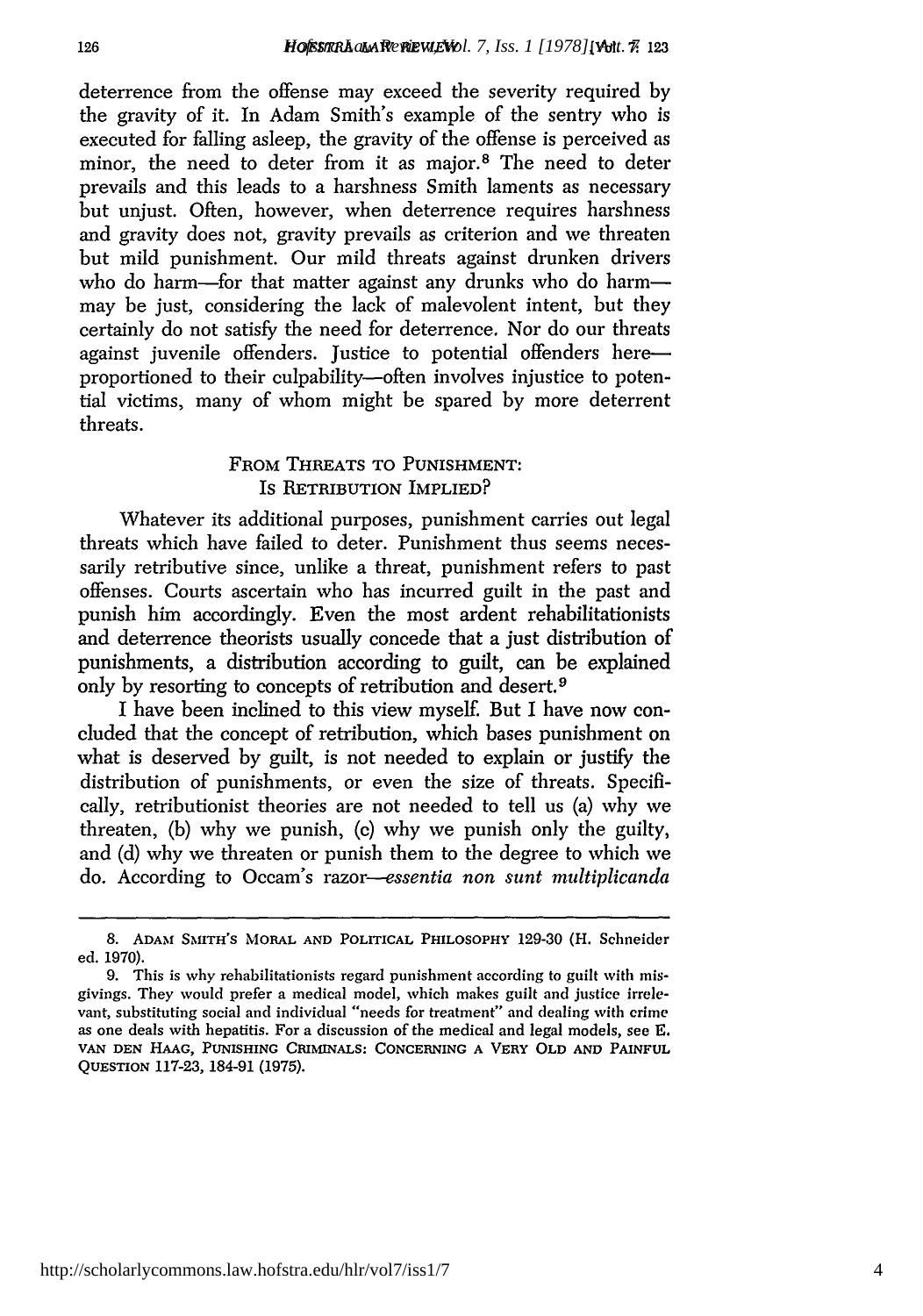*praeter necessitatem* (concepts should not be multiplied beyond need)—retributionist theories are not needed within any legal (as distinguished from moral) discourse. The social need for deterrence alone can be shown to justify and to limit the size of penalties and their distribution exclusively to the guilty.

We threaten to punish only to deter; we do punish only because threats must be carried out. If legal threats are not carried out they will not remain credible and will thus become ineffective as deterrents. The deterrent purpose of legal threats, would be defeated. If not carried out, legal threats also would deceive the lawabiding public which relies on the promise that law breakers will be punished. 0 To the Roman *nulla poena sine lege* (no punishment without a law threatening it), we must add *nulla lex sine poena* (no law without punishment as threatened).

If punishment is not retribution for guilt, why not punish the innocent? The reason is simple: It is not deterrent to threaten or punish those who are not believed to have violated the law. Punishing the innocent may be as deterrent as punishing the guilty, but only if the innocent are believed guilty. However, that belief is hard to produce unless we do our best to single out the guilty for punishment.<sup>11</sup> Thus if we want to deter possible offenders, we must threaten those who might incur guilt, and, as threatened, punish only those who have.

Since the deterrent effect is produced by perceived and not necessarily by actual guilt, it can be argued that it would be deterrent to punish suspects believed to be guilty, as long as only authorities, such as courts, know them to be innocent. Moral (retributionist) objections cause revulsion at this thought: punishment is morally justified only when deserved-when the person punished has committed a blameworthy act. This moral argument, whatever its merits, is not needed. The deterrence criterion also

127

<sup>10.</sup> The legal threat is an obligation not to the person threatened, who is merely the object of the threat, but to those who rely on it, *i.e.*, to lawabiding citizens. In view of the threat they omit actions they might have otherwise undertaken: **(1)** They did not protect themselves from harm caused by the crime, at least not to the degree they would have in the absence of the legal threat of punishment; nor did they directly exact vengeance or compensation from those who caused it; (2) they did refrain from unlawful actions, which they might have undertaken but for the threats of the law. Unless threats are carried out, the lawabiding are placed at an unwarranted disadvantage.

<sup>11. &</sup>quot;Our best" depends on the state of the art. It may involve witch doctors-if that is the best we can do-or lawyers and courts if that is. But it must be believed to be the best we can do.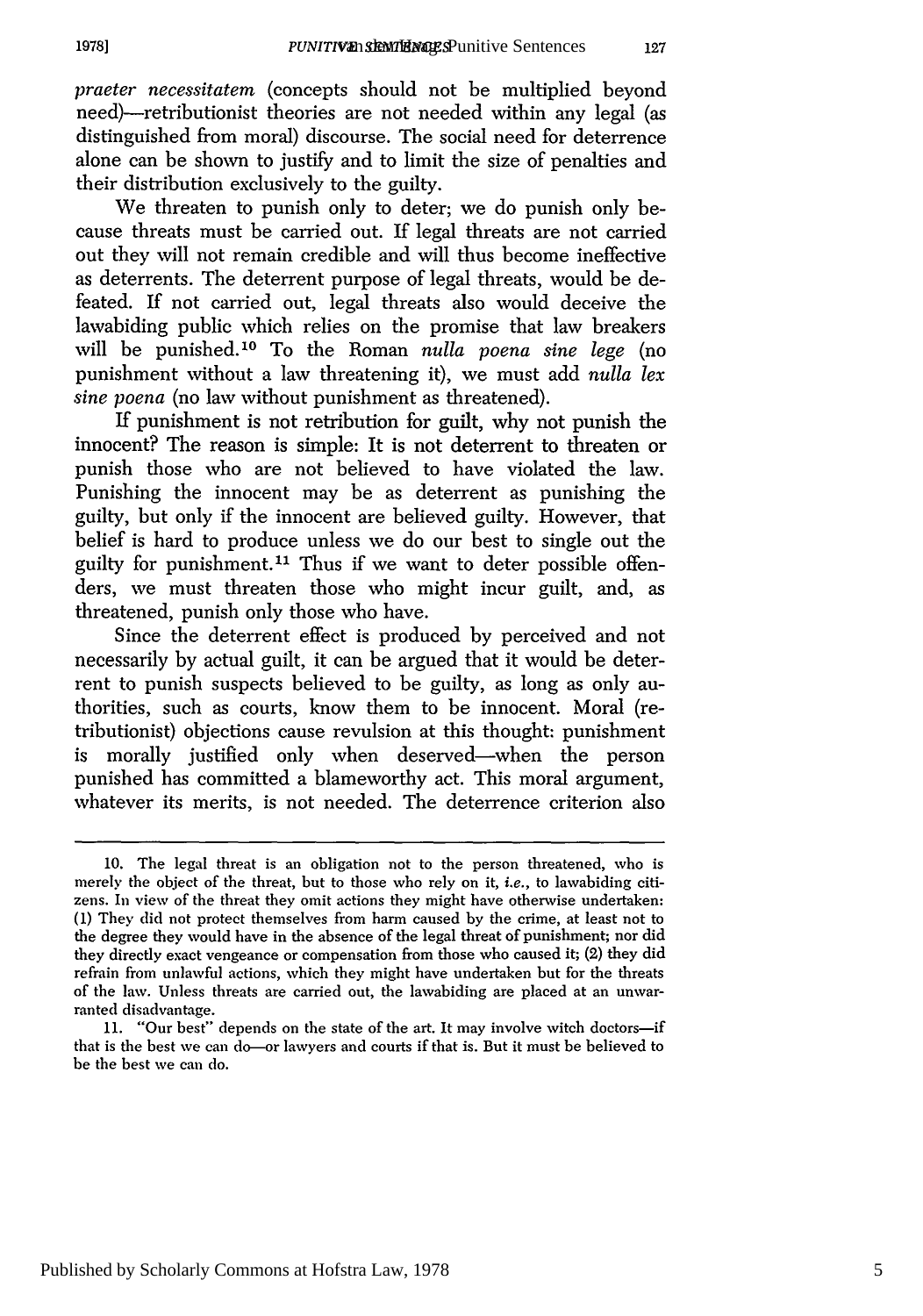requires and permits only the punishment of guilty persons. Anyone who is punished as guilty, while known by the authorities to be innocent, may subsequently become publicly known to have been innocent. In addition, it may become known that the authorities knowingly allowed an innocent person to be punished. Indeed, there is a high risk that this will occur. If it does, it would undermine the deterrent effectiveness of distributing punishment only to the guilty as well as confidence in the authorities distributing the punishment. 12 Hence, from a purely deterrent viewpoint, there is sufficient reason—apart from morality—not to punish anybody who can become known to be innocent. There is no need to resort to retributive arguments. Moreover, the price of the virtues of retributionism-simplicity and intuitive appeal-is high. Since they bear no relation to social needs, criteria of desert tend to be abandoned wherever the punishment deserved and the punishment needed for deterrent purposes clash;<sup>13</sup> further, appearances to the contrary notwithstanding, retributionism cannot tell what penalty size is just.<sup>14</sup> Above all, to say that a penalty is deserved by the gravity of an offense is to express a feeling-more or less widely shared-rather than to give a reason. In contrast, deterrence is, in principle and in fact, a measurable quantity. It prescribes sentences determined by expected and measurable social effects.

It is sometimes argued that the deterrence argument could permit altogether different objects of punishment: for example, we could threaten to punish the children or wives of the guilty. But there is no deterrent advantage in such injustice. Guilt would still have to be ascertained, and a direct threat against the guilty would be more deterrent.

# DESERT, GRAVITY, AND THREAT SIZE

Together with the need for deterrence, the gravity of the offense determines the size of threats and of actual punishments. The gravity of an offense depends on the moral or material harm it does and on the culpability of the offender. 15 The harm, it is thought,

<sup>12.</sup> The gospels present a remarkable case in point: Jesus, found guilty by a court, later was thought innocent by his followers. A modem example is the Dreyfus case which shook the French Republic when it emerged that a French Army officer, convicted of espionage, was not only innocent, but had been deliberately used as a scapegoat.

<sup>13.</sup> *See* text following note 8 supra.

*<sup>14.</sup> See* E. **VAN DEN HAAG,** *supra* note 9, at 191-95.

<sup>15.</sup> Harm often is morally evaluated. The relative gravity of rape and burglary is rated morally. This moral evaluation determines the felt need for deterrence which determines the threat size independently of desert.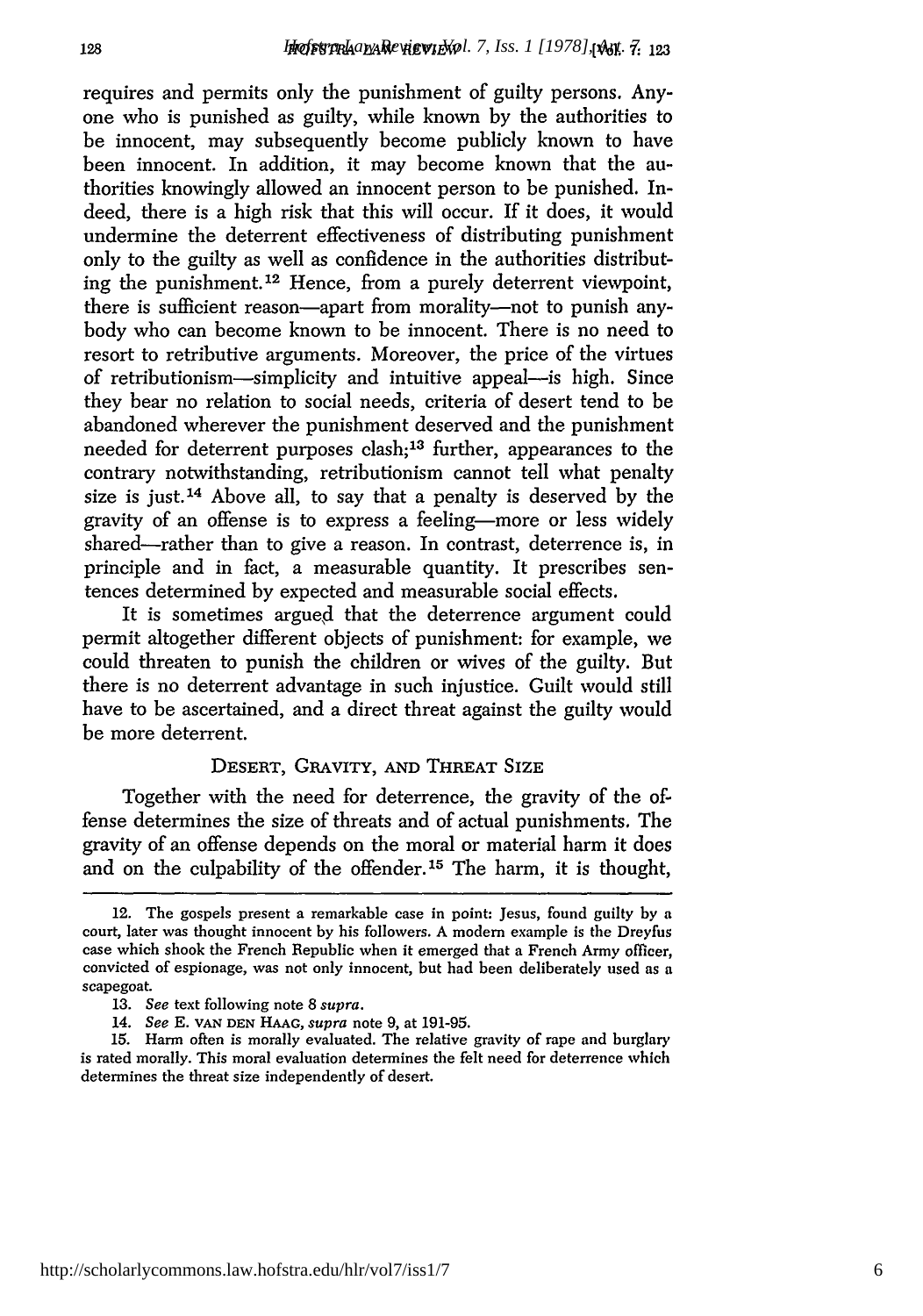gives rise to the need for deterrence, while malevolent intent, culpability of any type, usually is thought to codetermine the size of the punishment deserved. Thus, threats proportioned to the gravity of offenses are thought to be proportioned according to desert. However, it is quite possible to allow culpability to codetermine the size of threats and punishments because of its importance in their deterrent function, and to dispense with notions of desert and of retributive justice here too.

Culpability is a measure of guilt. The more offenders wrongfully intend to do harm the more guilty they are. *Ceteris paribus,* threats are more deterrent the more specifically they are directed to, and carried out against, those guilty of breaking the law. Thus, if the harm produced by the offense is held constant, it will be most deterrent to threaten and punish most severely the offenders whose culpability is greatest, since only those culpably intending to commit offenses can be deterred by the threats that punishment makes effective. Therefore, a deterrent threat must take account not just of the harmfulness of the offense, but also of the degree of culpability of the offender. Justice must be done for the sake of being deterrent as much as for the sake of being just.

Unfortunately, whether one wishes to maximize deterrence or justice according to desert, the difficulties of compounding culpability and harmfulness remain. The deterrence criterion, based on harm and culpability, still may lead to ineffective threat sizes whenever the attractiveness of the offense is great and the harm it does is not. In such cases the wrongful intent does not weigh heavily because of the comparative harmlessness of the offense. On the other hand, threat sizes above those justified by culpability are likely whenever the need for deterrence is thought overwhelmingly great because of the harm done. In such cases the fact that there is little or no wrongful intent is disregarded because of the harmfulness of the offense. This may offend our sense of justice; indeed, strict liability does. It is acceptable, nevertheless, because the deterrent threat can be effective in some types of offenses, even without a showing of individual culpability—although, almost by definition, the punishment inflicted is undeserved.

#### INTUITION **AND** THE ROLE OF DESERT

Intuitively, it seems inappropriate to deny a role to retribution and desert in the theory of punishment. These concepts are indeed essential to moral theories which help explain why the community prohibits or should prohibit certain actions as wrong. Moral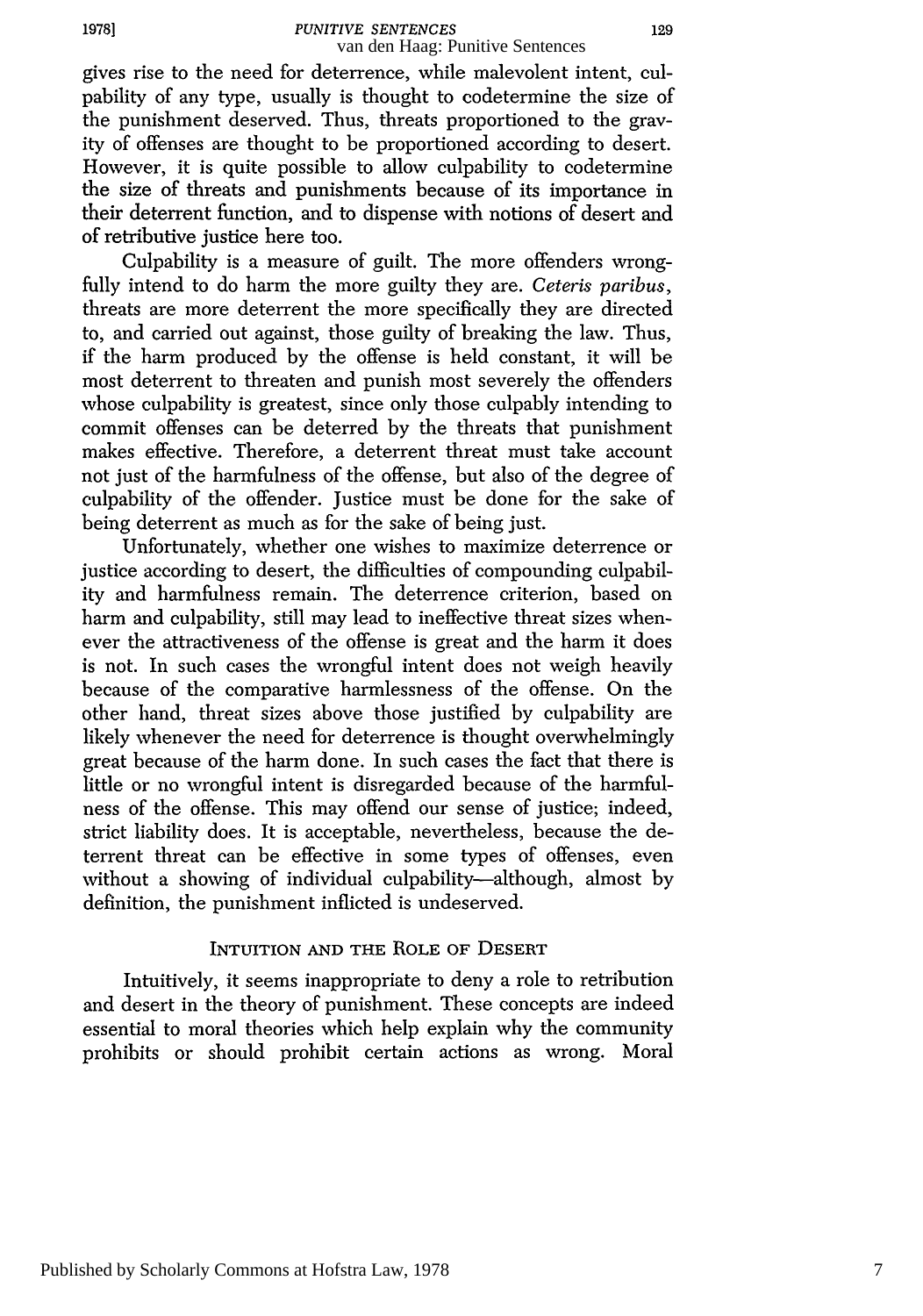theories also help explain the amount of harm done by prohibited actions and, therefore, the intensity of the need to deter them. Further, moral theories influence the rules of evidence and procedure, which protect individual rights (e.g., privacy) and limit punishment threats *(e.g.,* by prohibiting punitive torture). But the belief that moral concepts such as desert and retribution must play a role in the theory of punishment itself is mistaken. It rests on an insufficient distinction between moral theories and theories of punishment. 16 Indeed, if one takes as *datum* that whatever the law prohibits is harmful, concepts such as desert are not needed in the theories of punishment which explain who is threatened and punished, why, and how much. The need to deter entirely explains the size and distribution of threats and punishment.

# PUNISHMENT **AND** THE FUTURE

If an act for which a reward was promised has been done, the promised reward must be given, regardless of how the person to whom the promise was made is likely to behave in the future. Future conduct is relevant only to future promises and rewards. Analogously, a threatened punishment must be carried out independently of the future conduct of the person against whom it was threatened. Future conduct is relevant only to future threats and punishments. Punishment, then, *need not* rest on anything but past threats; and it *cannot* rest on the desire for rehabilitation or incapacitation both of which refer only to future conduct. Both may coincide with punishment; but they also may be separately produced; and punishment need not produce either. Thus, however useful punishment is in rehabilitating or incapacitating, neither is logically related to punishment's essential function: to *deter* from crime.

Since punitive sentences carry out legal threats made beforehand, they must be determined by the threat made against the offenses committed and not by conjectures about the future behavior of the offender. However, past offenses (and additional objective factors) may predict the likelihood of future offenses. If that likelihood is great enough, threats and sentences may include provisions for nonpunitive incapacitation for the sake of social defense.

<sup>16.</sup> Moral theories are theories of right and wrong, good and bad, etc. Theories of punishment deal with *social devices* to control what moral theory tells us to control. Punishment and the threat of punishment are more or less effective *means* of social control, means used to accomplish the (moral) ends incorporated in the law.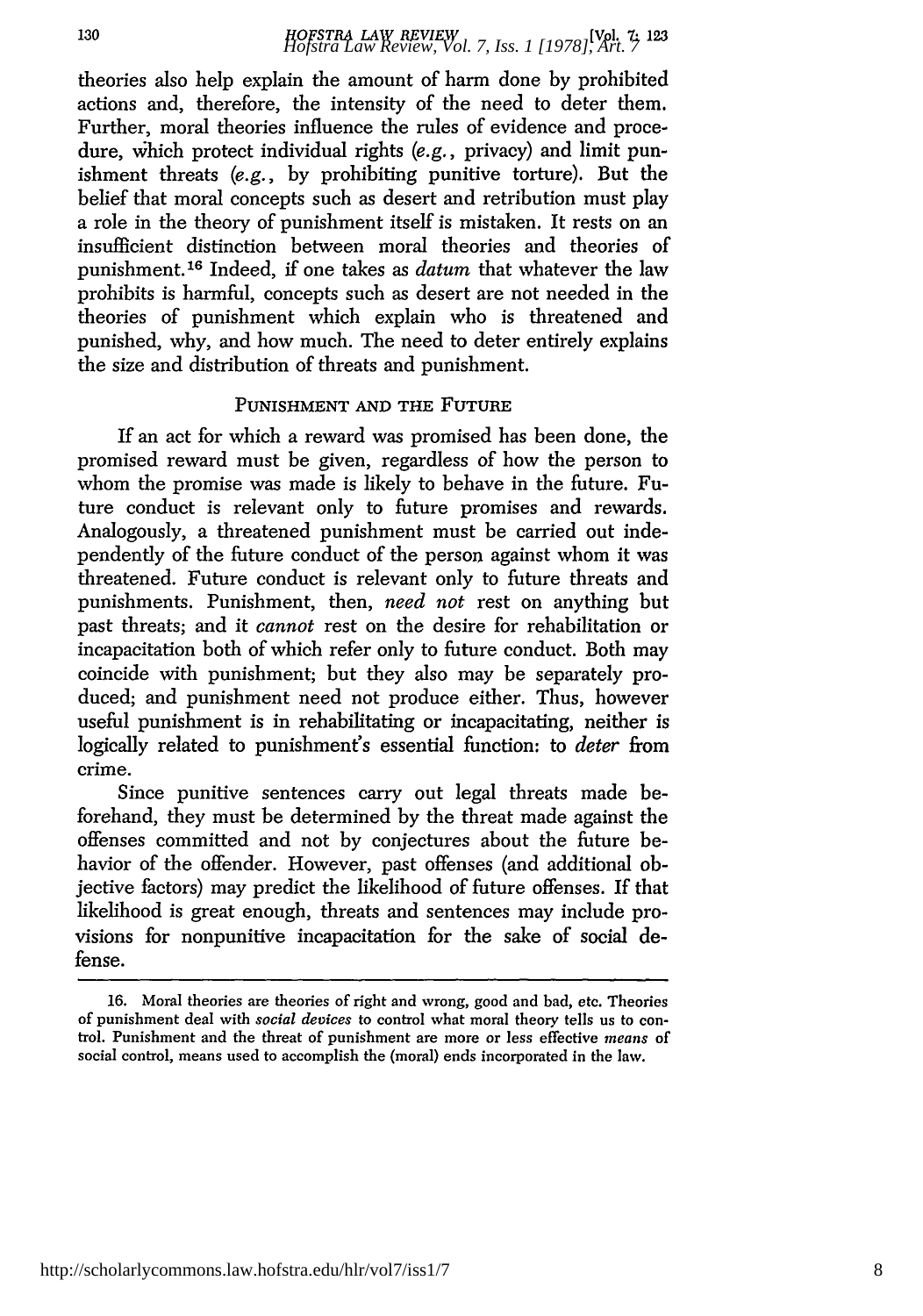#### **REHABILITATION**

Although rehabilitation is incidental to punishment, punishment usually is essential to rehabilitation. Without punishment rehabilitation is unlikely to take place, for it is the experience of punishment, and the threat of future punishments, that suggests to offenders that their criminal conduct is self-defeating; punishment gives them the main motive for rehabilitation. In the absence of such a motive, rehabilitation cannot be helped by any program of treatment.<sup>17</sup> Punishment and the threat of punishment may not be sufficient but are necessary ingredients for rehabilitation. On the other hand, that an offender has been rehabilitated is neither a necessary nor sufficient justification to stop a punishment inflicted to carry out a threat against an offense committed in the past.

#### INCAPACITATION

Confinement is not essential to punishment, since punishment may consist of a fine. Nor is punishment essential to confinement, which may be imposed for nonpunitive reasons on the insane, on those suffering from infectious diseases, or on those held for trial. Punishment is thus not a necessary reason for incapacitation, although it is a sufficient one. Incapacitation is felt to be punitive, because it is involuntary. Still, incapacitation need not be punitive in function.

Whereas punishment is threatened to deter, and imposed because threatened, incapacitation may be imposed for reasons that have nothing to do with deterrence. If we knew, by revelation, that a man would throw a bomb to harm the community, we certainly would incapacitate him for as long as we knew him to be willing and capable of throwing the bomb, regardless of whether his intent is criminal or his mind deranged. By incapacitating him we do not intend to punish him: he has done nothing, as yet, to justify punishment. We cannot punish anyone for what he has not yet done.<sup>18</sup> We can incapacitate him, however, to prevent harm. Incapacitation, then, is a measure of preemptive social defense, quite independent of punishment.

<sup>17.</sup> No program of treatment has been shown to regularly and significantly increase the rate of rehabilitation (defined as nonrecidivism) of treated over nontreated control groups. *See* D. **LIPTON,** R. **MARTINSON** & **J.** WILKES, **THE EFFEC-TIVENESS** OF CORRECTIONAL TREATMENT (1975).

<sup>18.</sup> Here, the deterrent and retributive conclusions coincide, although the arguments for each differ. However, incapacitation is independent of either argument.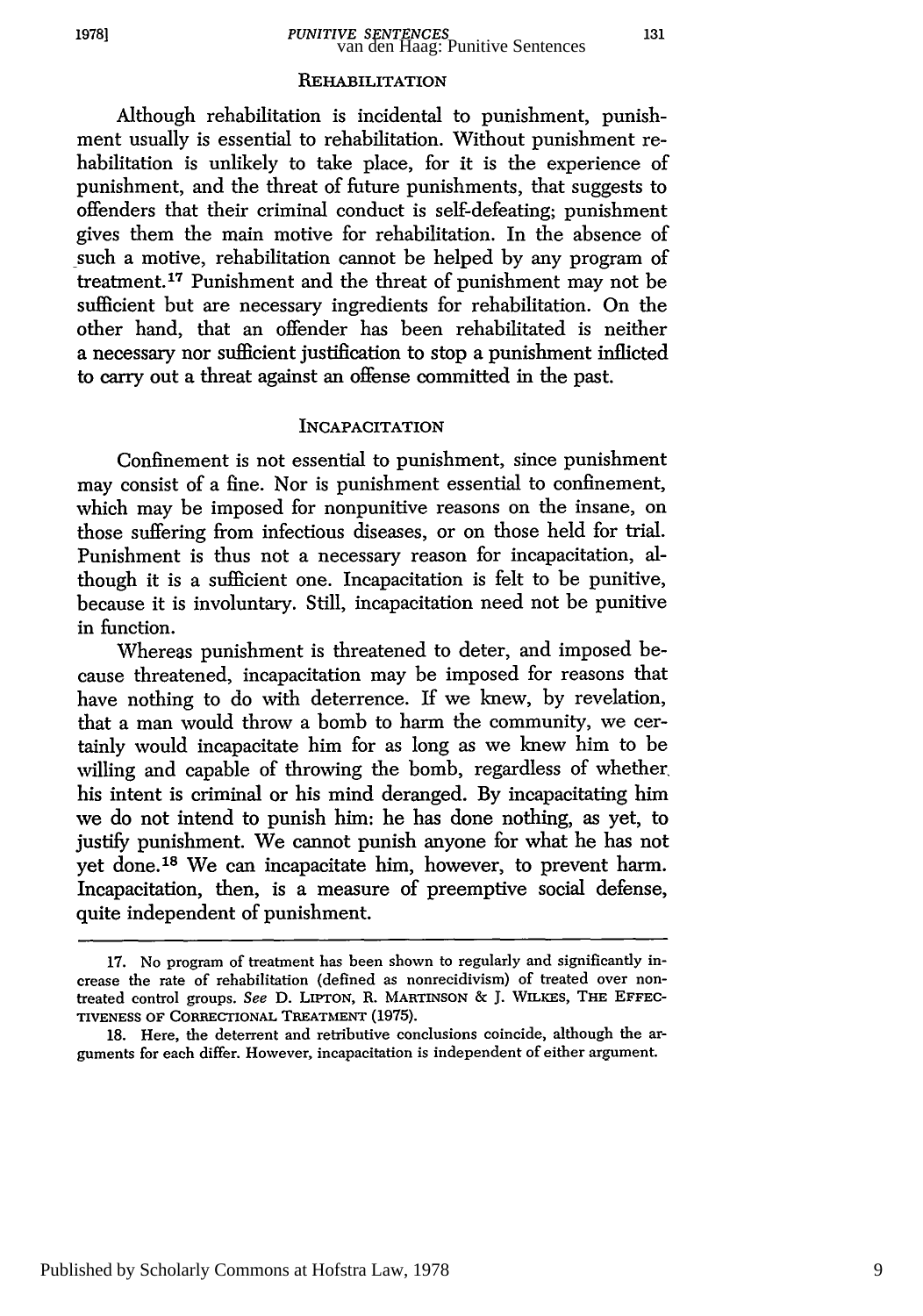Now, in practice, certainty about what anyone will do is hard to come by. However, we have statistical probabilities which may vary from offender to offender and can be calculated. They indicate that those convicted of a second offense, particularly if young, are much more likely to commit other offenses than those who are not, and those convicted of a third offense are still more likely to continue criminal conduct. It is also statistically likely that those convicted of second and third offenses have already committed many more offenses of which they were not convicted. **19**

There is no reason why the punishment threatened for committing a second offense should not exceed that threatened for the first. The community may wish to deter not only from specific offenses, but also from continued offending. And, quite apart from punishment, the community may rely on offenses committed, combined with other relevant factors, to statistically predict the likelihood of further offenses. Where such likelihood is found to be considerable and to significantly exceed the average likelihood of future offenses by nonconvicts, the convict likely to commit further offenses of sufficient harmfulness should be incapacitated for as long as that likelihood remains high. This may lead to postpunishment incapacitation of some young recidivists up to the age of forty. Some older recidivists may be incapacitated up to the age of fifty, if our data relating age and likelihood of criminality are correct. 20

There are two major arguments against imposing postpunitive incapacitation on the basis of categorical (statistical) prediction.<sup>21</sup>

(1) By imposing such incapacitation we punish for what will or might be done, not for what has been done. This argument either fails to distinguish between incapacitation and punishment, despite the conceptual difference, or, more often, relies on the fact that, from the viewpoint of the person incapacitated, the difference felt between punitive incapacitation and preventive incapacitation may be so small as to be indiscernible. He will feel punished because he is deprived of liberty by the decision of a social authority. This point must be granted even if the preventively confined person is

**<sup>19.</sup>** *See* Wolfgang, *Crime in a Birth Cohort,* 117 PRoc. **AM.** PHIL. **Soc'y** 404 **(1973).**

<sup>20.</sup> **G. NETTLER, EXPLAINING** CRIME 99-101 (1974).

<sup>21.</sup> I deliberately exclude clinical psychiatric prediction, which has been shown to be unreliable and capricious.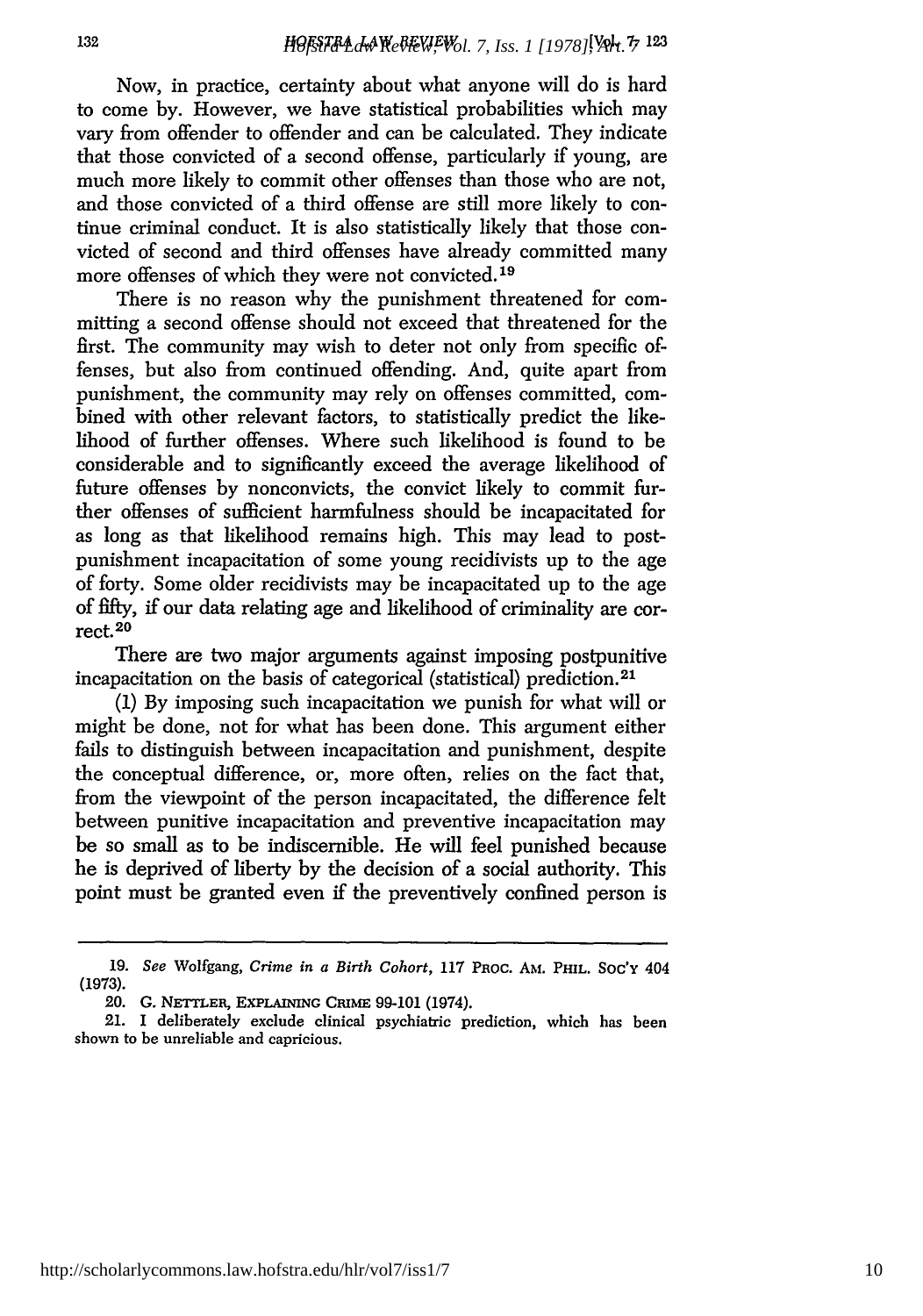allowed to live in more pleasant conditions than the punitively confined.

To the legal threat of punishment we may add, for second or third offenders, a legal threat of incapacitation beyond the punishment. Our purpose may well be preventive. Yet as far as the offender is concerned, the added nonpunitive incapacitation is part of what was threatened, part, if he so conceives it, of the punishment threatened. He thus is incapacitated for what he has done, for committing a second or third offense. Unlike the insane, he is as able to avoid the threatened incapacitation as he is to avoid the threatened punishment which precedes it, by avoiding the second offense. He volunteers for the risk of both punishment and postpunitive incapacitation, and cannot complain if that which he risked occurs.<sup>22</sup>

(2) The more cogent argument against postpunishment incapacitation rests on our limited ability to predict. We can statistically predict that some offenders are more likely to offend again than others, depending on the category into which they fall. But our probabilities are no more than that. If not incapacitated, perhaps a majority of those statistically likely to commit additional offenses may never actually do so; at least they may never be convicted of other crimes. Statistical predictions can be improved, but it is unlikely that they will ever approach certainty. Thus, a considerable number of persons might be incapacitated who, if free, would have done no harm. Yet, they volunteered for that risk by committing the offenses for which they were convicted.

However, there is a social and moral cost when persons are incapacitated, who need not be, after they have served the punishment required by their offenses. Against this social cost must be weighed the social gain produced by incapacitating the offenders most likely to commit further crimes. The outcome of the calculation is hardly in doubt even if all third offenders had to be permanently incapacitated. <sup>23</sup>

**1978]**

<sup>22.</sup> The length of postpunishment confinement depends on other factors besides the offense, such as age. This poses no difficulty. Either the threat is varied according to the age of the offender, or it is so formulated as to make the length of' postpunishment confinement dependent generally on the statistical likelihood of recidivism.

<sup>23.</sup> However, this would go far beyond what is suggested by the available data which indicates that the likelihood crimes will be committed declines rapidly after the age of 40. See G. *NETTLER,* supra note 20, at 99-101.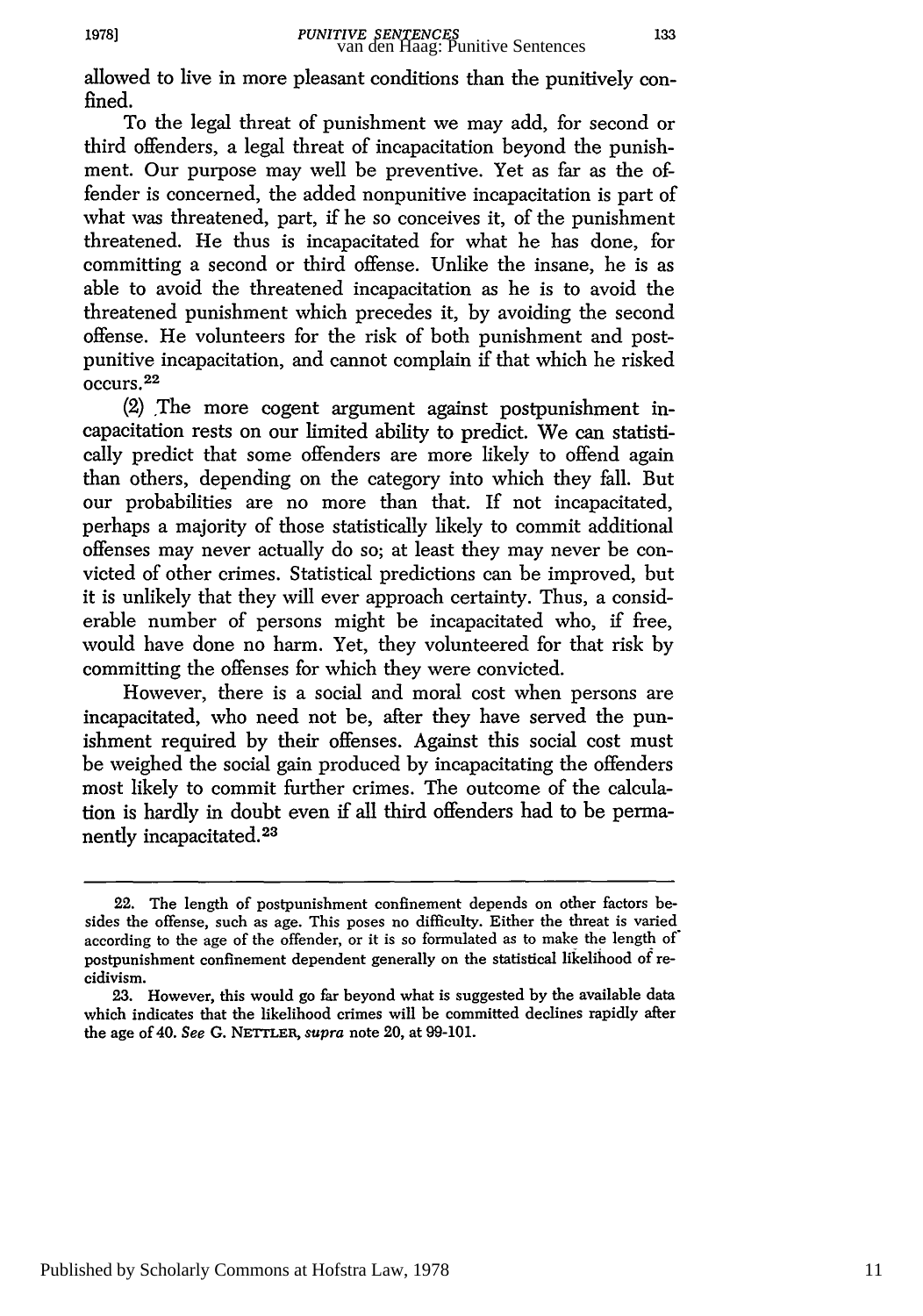In war we shoot at enemy soldiers who individually may not be guilty of anything, not even of being hostile to our country or cause. Yet we can defend our country and prevent harm to it only by shooting enemy soldiers who otherwise may shoot us. Social defense against internal enemies admittedly is different from social defense against external enemies. For one thing, less is at stake for the country as a whole. But there are similarities as well. In both cases we must defend the community against harm by incapacitating both actual and potential enemies. Those who have enlisted in the criminal army are personally more guilty than those who serve in the enemy army. Criminals are volunteers; they usually serve no cause but their own advancement, whereas enemy soldiers usually are draftees, who do not serve to advance their personal fortunes. But both criminals and enemy soldiers must be incapacitated as long as we have reason to believe that they will harm us if free to do so. Postpunishment incapacitation is among the risks second offenders volunteer for. It is less of a risk and more easily avoidable than the risk the draftee runs. I can see no reason why repeated offenders should not be threatened with that risk. Some further consequences of the deterrence approach to sentencing will now be considered.

#### **JUVENILES**

Juveniles who have committed acts defined as crimes when committed by adults, should be tried and sentenced by the same courts adults are tried by, and under the same laws. If counsel for the defense wishes to plead diminished capacity for *mens rea,* or any other legal excuse or mitigating circumstance, he can do so. But the law and the court should not assume a priori that the age of juveniles is a mitigating circumstance, let alone a legal excuse.<sup>24</sup> There is no evidence to indicate that juveniles, owing to their age, are unaware of the gravity of their offenses or unlikely to be deterred by threats.

Juveniles cannot be deterred, or for that matter rehabilitated, by promising them immunity from serious punishment, as we have done hitherto. And they are not less, and often more, socially dangerous than older offenders.<sup>25</sup>

<sup>24.</sup> Prisons for various age groups may be separated.

<sup>25.</sup> Children below the age of 10 should be dealt with by parents and legal guardians, regardless of offense. The likelihood of full understanding of the wrong-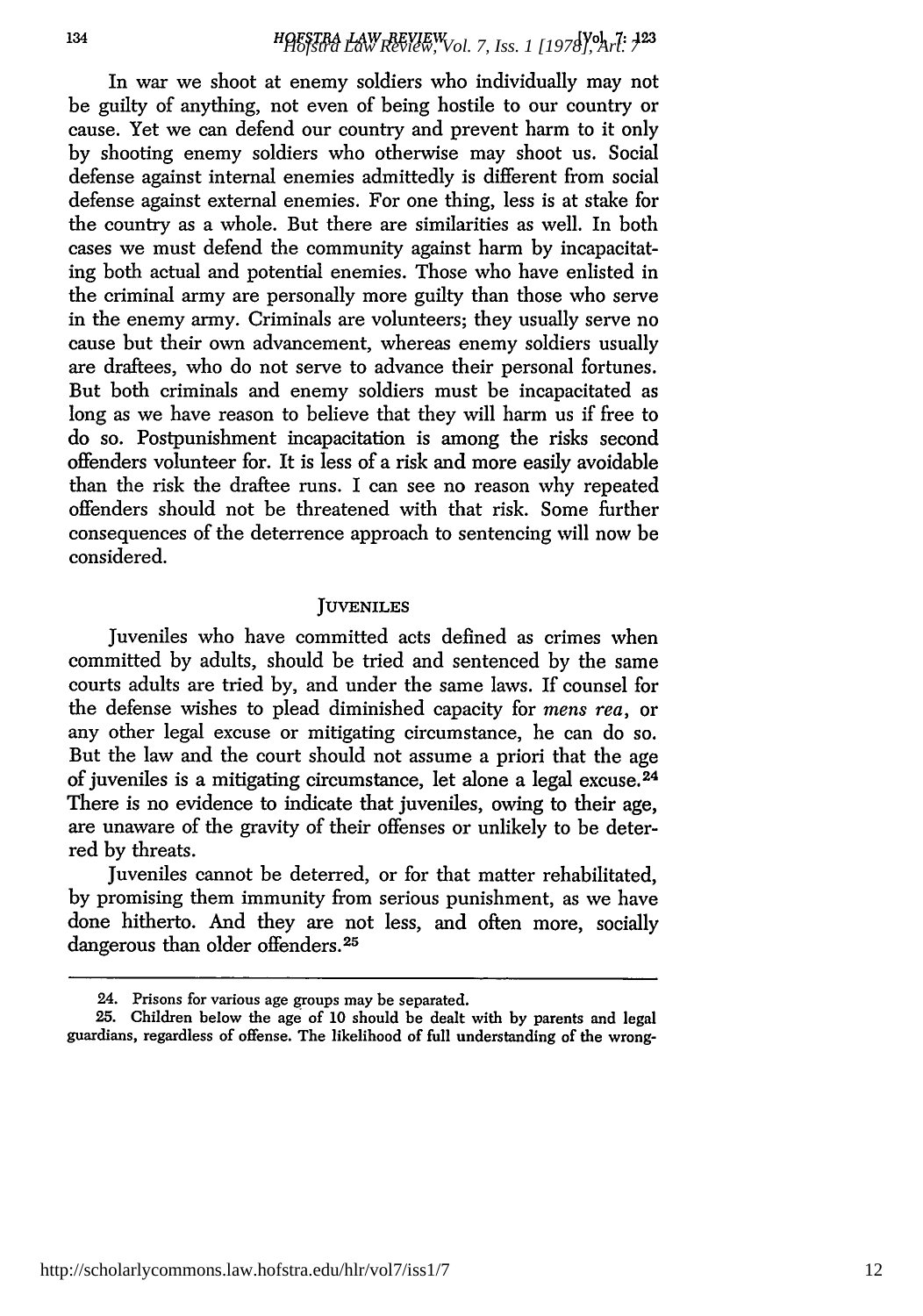# DETERMINATE **SENTENCES,** PAROLE, **AND** PROBATION

There never was a justification for having sentences secondguessed by nonjudicial personnel. Parole boards know nothing the sentencing judge could not know, except for some superficial information about the offender's conduct in prison. Such conduct is not relevant to the punishment to which he has been sentenced in view of the offense; and conduct in prison does not predict future conduct outside prison (which also is irrelevant to punishment). Hence parole should be abolished. It rests on considerations that, apart from being materially wrong, are irrelevant under the deterrence criterion. Some credit for good conduct in prison, given at the discretion of prison authorities, may help prison discipline and may be useful as long as it does not significantly modify sentences. It should be available, under an established point system, to all prisoners who have not violated prison rules; but the maximum credit given should not exceed 10% of the sentence-otherwise indeterminacy would be reintroduced. Deterrence would not be served by sentences that could be greatly reduced by arbitrary and nebulous criteria.

If parole is abolished, long sentences presently threatened and given in view of the likelihood of parole should be modified by lessening legal threats. Threats and sentences should be altogether determinate, leaving judges little discretion. To be deterrent, sentences must be predictable, and the relevant prediction refers to the time that actually must be served. "Little discretion" may mean reducing or increasing the legally threatened sentence by 10%. If a judge wishes to go beyond this discretionary variation because of circumstances deemed exceptional, the prescribed sentence may be increased or decreased by up to 30%, but the sentence must be automatically reviewed by an appeals court empowered to let it stand or to reimpose the sentence threatened for

fulness of their offenses is small. Hence there is little point in legal proceedings. (Parents and guardians should be civilly liable for harm done by their children.) If parents or legal guardians abdicate responsibility, whether because of their own disabilities, or because of offenses or misbehavior by the children in their care, the children should be dealt with exclusively by social agencies other than courts. (This might also be done for juveniles between **10** and 17 if they are not convicted of offenses but merely rejected at home.) Preferably, they should be adopted or have foster parents, or, as a last resort, be kept in nonpunitive boarding schools or institutions. Institutionalized children should be released as soon as that can be done without harm to them or others.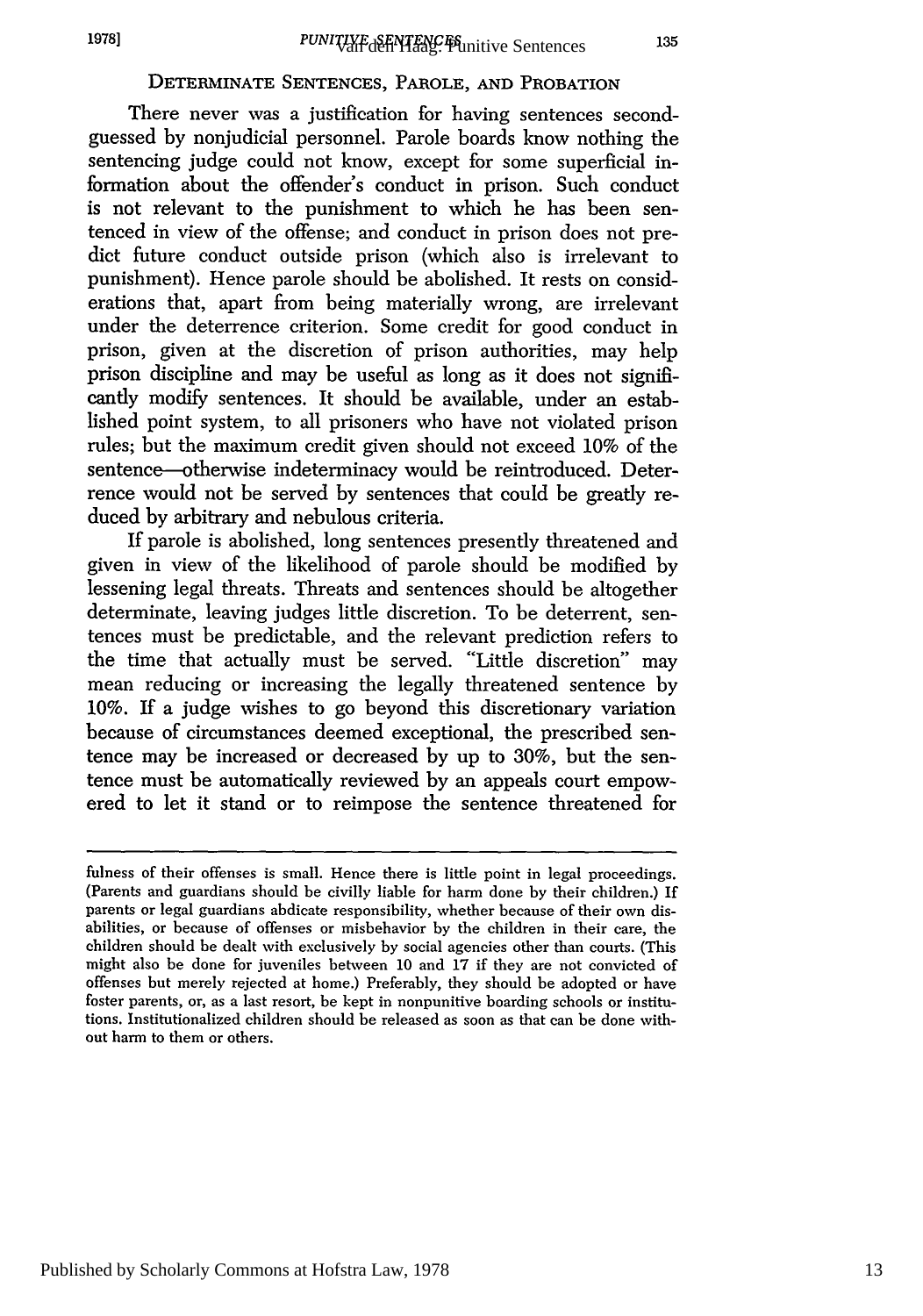the offense. 26 When neither seems satisfactory, the appeals court may ask the lower court to reconsider the sentence. However, unless the discretionary limits are exceeded, sentences should not be appealable. Giving judges discretion does not adapt the sentence to the personality of the criminal, as was hoped, but to that of the judge. Neither adaptation serves the purposes of criminal justice, and both lead to sentences being perceived as arbitrary and capricious. Hence, discretion should be narrowly limited.

Probation and suspended sentences should be available only to first offenders for comparatively minor offenses. If judges grant probation in other circumstances the sentence should be automatically reviewed by a higher court empowered to reject probation.

# PRISON **SPACE AND** PRISON TREATMENT

It is often argued that the sentencing criteria suggested would increase intolerably the shortage of prison space. Undoubtedly the increasing severity of sentences which is already occurring requires more prison space than is presently available. Enactment of the reforms proposed here may require still more. How much additional prison space will be required permanently is hard to predict. If more severe and frequent prison sentences are given, a higher proportion of offenders will be in prison. But if these sentences deter, fewer offenses will be committed.27 Thus the total number of offenders will decrease and the actual prison population ultimately may not increase much.

Yet, at least temporarily, more prisons will have to be built. It has been argued that this will be too costly. However, it is cheaper to build prisons than to tolerate a higher crime rate, even though taxpayers rather than crime victims may have to bear the cost. At any rate, the cost of imprisonment is far higher than it need be for three reasons apart from waste and corruption.

(1) Fairly costly attempts are made to provide prisoners with rehabilitative services and various amenities which have never been shown to contribute to any of the purposes of punishment, including rehabilitation. Television is not required as part of

<sup>26.</sup> Thus, if the law prescribes a sentence of 10 years, the court, within its discretion, may impose a sentence of anywhere between nine and **11** years without review of the sentence. If the court, explaining the exceptional circumstances that lead to its decision, increases the sentence to 13 years or decreases it to seven years, an automatic review follows.

<sup>27.</sup> The lengthier and more frequent incapacitation of habitual offenders will add to that effect.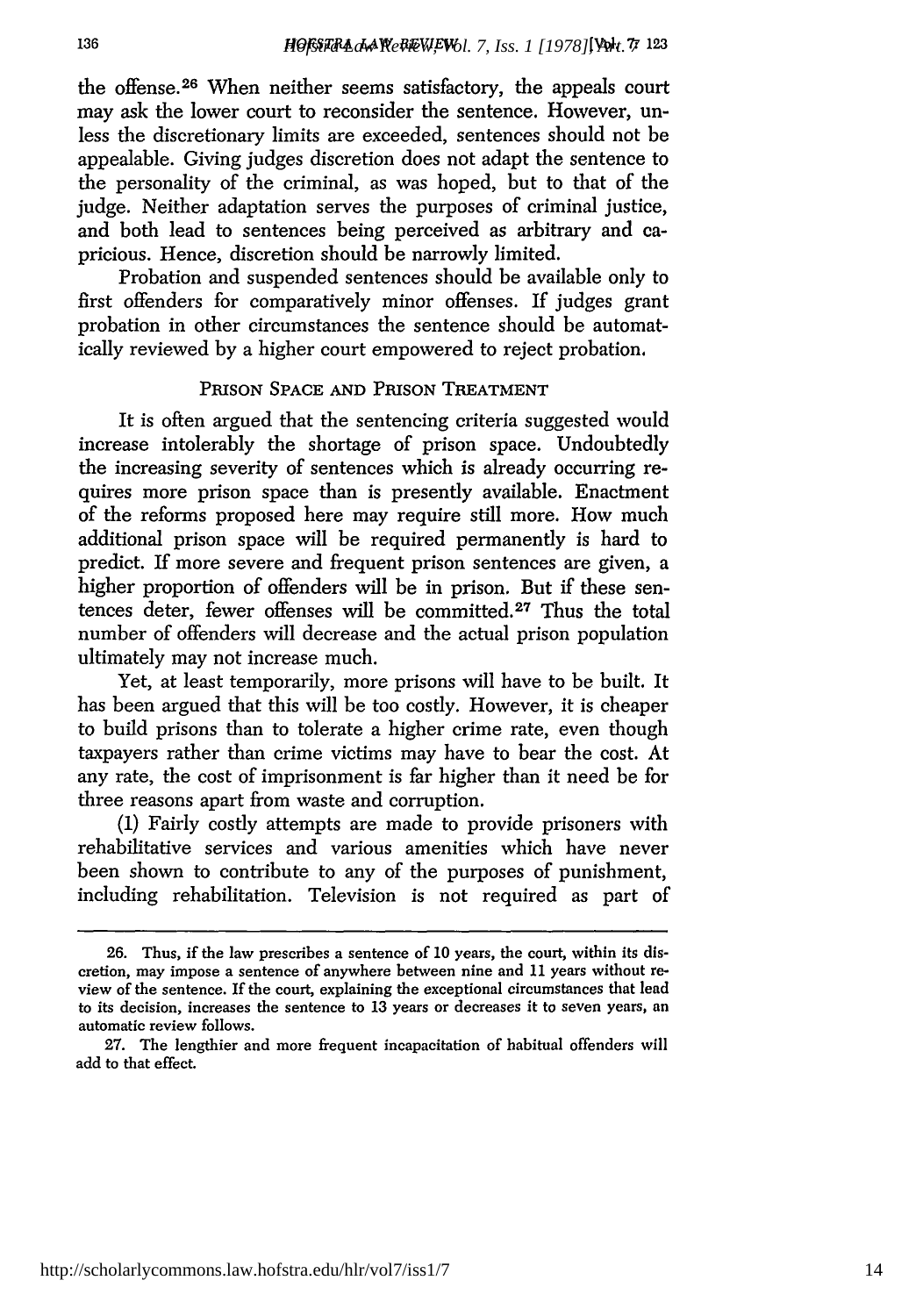humane treatment or rehabilitation; nor is tennis, or conjugal sex.<sup>28</sup> A prisoner is intentionally severed from his normal environment and from amenities. There is no reason to provide either at government expense. If his normal environment were helpful in producing lawful behavior, he probably would not be in prison. There is no evidence showing that television, sex, or tennis help rehabilitation either.

(2) Prisoners are not given productive work and they are not allowed to earn enough to pay for their keep. Most legal experts are in favor, as I am, of normal wages and work opportunities for prisoners, and of incentive pay. Even nonmonetary work incentives, such as shortening of sentences according to work performed are not altogether inconsistent with deterrent punishment, if kept within narrow limits.<sup>29</sup> I will not dwell on this matter. Obstacles come from labor unions and business; the problem is political. But it must be noted that prisons are costly only because we insist on making them costly. They could be self-supporting and, if prisoners become taxpayers, they could increase government revenue. Lawful work at normal wages within prisons may even be rehabilitative. It is one "treatment" that has never been tried.

(3) The most costly part of imprisonment consists of the measures taken to prevent escape. These measures also raise prison building costs. However, many inmates are neither violent nor prone to escape. They may have surrendered voluntarily and may prefer to serve their time rather than to add to their crimes by escaping and living as fugitives. Accordingly, we should create small prisons with minimal supervision: no more security is needed than is provided in a factory. Roll calls will be needed-but no actual measures to prevent flight. In doubtful cases prisoners working in these prisons may provide bonds, forfeited if they escape. In other cases this may be unnecessary. If only actual security risks-violent or escape-prone prisoners (a category which may include all young offenders sentenced to long terms)-are kept in high security prisons, imprisonment will become much cheaper than it is now.

Those who most lament prison crowding and wax eloquently about the inhumane conditions it creates are often the very persons

**<sup>28.</sup>** The absence of sexual gratification, although unpopular, has never been shown to be harmful, romantic psychologists to the contrary notwithstanding.

<sup>29.</sup> Appropriate deductions from pay for room and board and for court ordered compensation of parties harmed will have to be made.